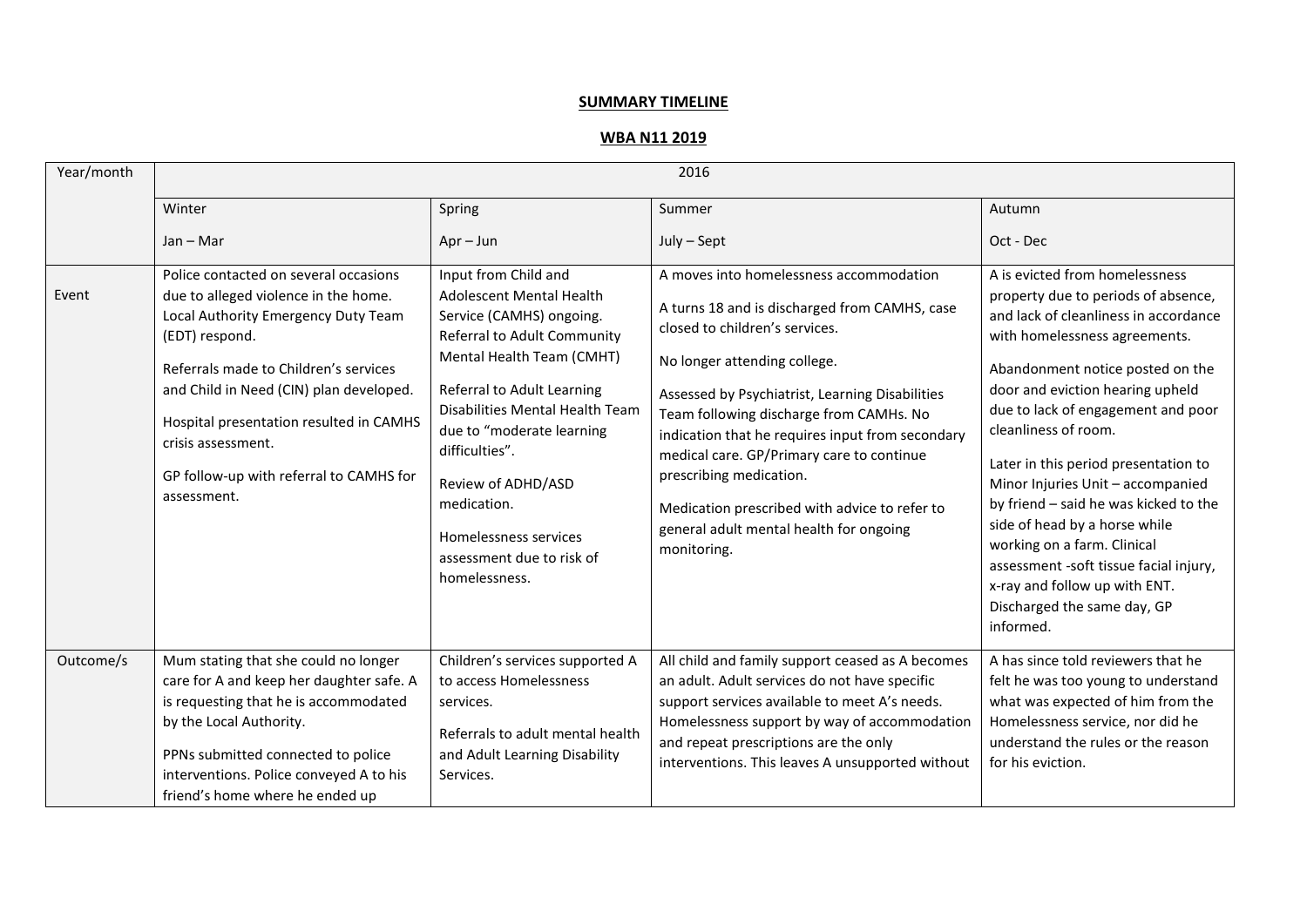| staying until homelessness services are | Accommodation identified from                                                                                     | any care and support plans or interventions | Medical conclusion was that A's |
|-----------------------------------------|-------------------------------------------------------------------------------------------------------------------|---------------------------------------------|---------------------------------|
| provided.                               | homelessness services.                                                                                            | identified.                                 | injury was consistent with      |
| Consultations with CAMHS ongoing.       | Apparent confusion over which<br>adult services provision would<br>be appropriate to support A<br>into adulthood. |                                             | explanation given.              |

| Year/month | 2017                                                                                                                                                                                                                                                                                                                                                                                                                                                                                                                                                                                                                                                                                                                   |                                                                                                                                                                                                                                                                                                  |                                                                                                                                                                                                                                                                                                                                                                                                                                                                                                                                                                                                                                                                                                                          |                                                                                                                                                   |
|------------|------------------------------------------------------------------------------------------------------------------------------------------------------------------------------------------------------------------------------------------------------------------------------------------------------------------------------------------------------------------------------------------------------------------------------------------------------------------------------------------------------------------------------------------------------------------------------------------------------------------------------------------------------------------------------------------------------------------------|--------------------------------------------------------------------------------------------------------------------------------------------------------------------------------------------------------------------------------------------------------------------------------------------------|--------------------------------------------------------------------------------------------------------------------------------------------------------------------------------------------------------------------------------------------------------------------------------------------------------------------------------------------------------------------------------------------------------------------------------------------------------------------------------------------------------------------------------------------------------------------------------------------------------------------------------------------------------------------------------------------------------------------------|---------------------------------------------------------------------------------------------------------------------------------------------------|
|            | Winter                                                                                                                                                                                                                                                                                                                                                                                                                                                                                                                                                                                                                                                                                                                 | Spring                                                                                                                                                                                                                                                                                           | Summer                                                                                                                                                                                                                                                                                                                                                                                                                                                                                                                                                                                                                                                                                                                   | Autumn                                                                                                                                            |
|            | $Jan - Mar$                                                                                                                                                                                                                                                                                                                                                                                                                                                                                                                                                                                                                                                                                                            | $Apr - Jun$                                                                                                                                                                                                                                                                                      | July - Sept                                                                                                                                                                                                                                                                                                                                                                                                                                                                                                                                                                                                                                                                                                              | Oct - Dec                                                                                                                                         |
| Event      | A attended ED having reportedly fallen<br>at a friend's house presenting with a bi-<br>lateral ear swelling.<br>On presentation he had a bandage over<br>left ear, loss of bone structure and<br>swelling to left mandible. Explanation<br>given was a fall at a friend's house<br>catching his ear on an iron step. Medical<br>conclusion was that the injuries were<br>not consistent with explanation and<br>safeguarding concerns raised internally.<br>The Perpetrator's name was given as<br>next of kin. Mum later told the ward he<br>had been supported by Child Disability<br>Team.<br>Matron spoke with A and assessed<br>capacity. A was asked about the injury<br>and made no disclosures. A talked about | A's mother contacted South<br>Wales Police due to concerns<br>for her son who was living in a<br>caravan with people who may<br>be abusing him. Mum reports<br>that he is being kept at the<br>caravan and is working for the<br>people who are keeping him,<br>that he has scars from beatings. | Presentation at ED with laceration of R thumb.<br>Explanation is that whist moving scrap metal he<br>caught his hand on sharp metal edge which<br>caused injury to base of thumb. A admitted to<br>hospital for surgery.<br>Newly appointed transition social worker makes<br>enquiries about A due to risk of homelessness<br>and access to medication and support from<br>CMHT.<br>NSPCC report to police that anonymous young<br>person caller raised concerns about his friend A.<br>Stating that he was being held against his will and<br>suffering from physical and sexual abuse. A was<br>clearly described in the call which lasted over 1<br>hour with NSPCC call handler. Immediate<br>response from Police. | Feedback from police to NSPCC<br>suggests that they have made<br>relevant enquiries, that A is safe and<br>they believe the call to be malicious. |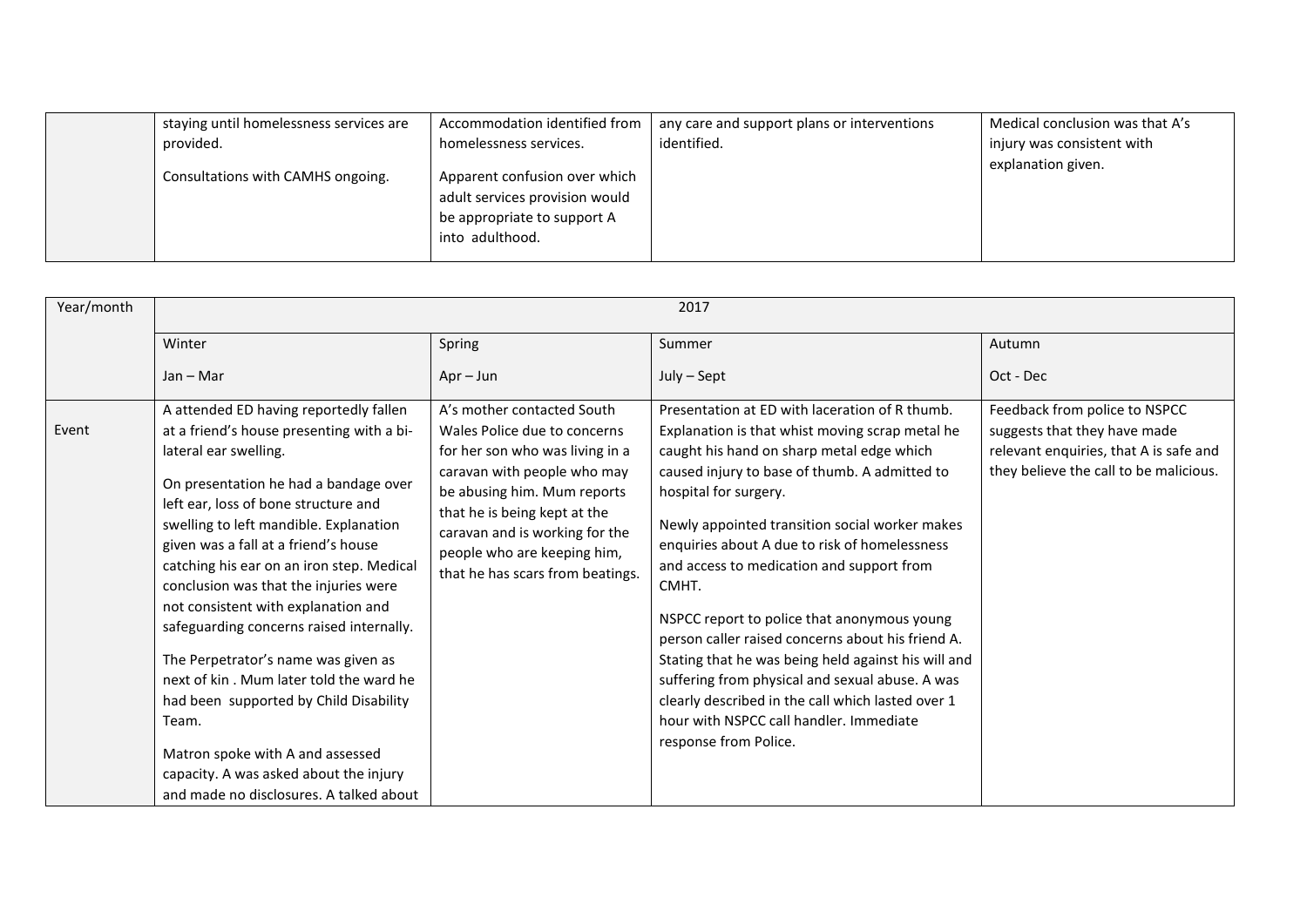|           | his difficult relationship with mum and A<br>stated he did not live with her.<br>Discharged Home.<br>Follow up ENT appointments were not<br>attended.<br>South Wales Police receive an<br>anonymous call concerned about a<br>young adult male living on a farm in poor<br>conditions.                                          |                                                                                                                                                                                                                                                                            | DI oversight confirmed the need for a VA1 due to<br>possible concerns of Modern Day Slavery.<br>Strategy discussion taken place and agreed social<br>services were to undertake a single agency visit<br>and assessment.<br>Efforts to make contact with A were unsuccessful<br>and so a letter was sent to him to offer support.<br>VA1 closed on the basis that police had<br>previously spoken to A and he had confirmed<br>that he was ok. |  |
|-----------|---------------------------------------------------------------------------------------------------------------------------------------------------------------------------------------------------------------------------------------------------------------------------------------------------------------------------------|----------------------------------------------------------------------------------------------------------------------------------------------------------------------------------------------------------------------------------------------------------------------------|------------------------------------------------------------------------------------------------------------------------------------------------------------------------------------------------------------------------------------------------------------------------------------------------------------------------------------------------------------------------------------------------------------------------------------------------|--|
| Outcome/s | A was not directly asked about<br>alternative explanations however, A was<br>given opportunities to disclose abuse to<br>staff.<br>A was spoken to by police officers, PPN<br>was not shared with partners as A was<br>not identified as a vulnerable person<br>despite markers for self harm and<br>mental health (ADHD, ASD). | Police made attempts to access<br>A. During this time officers<br>spoke with Anthony Baker who<br>confirmed A's living<br>arrangements. A later seen by<br>officers who denied any<br>concerns and confirmed he<br>could come and go as he<br>pleased. Police conclude NFA | Plastic surgery required for injury. Discharged<br>home, no follow up required.<br>VA1 closed without SSD visit or follow up based<br>on information provided by police relating to a<br>previous discussion. Whole transcript of<br>discussion between YP and NSPCC was not<br>included in VA1 and so the context of the<br>concerns regarding physical and sexual abuse<br>and A's vulnerability due to ADHD and ASD.                        |  |

| Year/month | 2018                                                                                                                                                                                                                                             |             |             |           |  |
|------------|--------------------------------------------------------------------------------------------------------------------------------------------------------------------------------------------------------------------------------------------------|-------------|-------------|-----------|--|
|            | Winter                                                                                                                                                                                                                                           | Spring      | Summer      | Autumn    |  |
|            | $Jan - Mar$                                                                                                                                                                                                                                      | $Apr - Jun$ | July - Sept | Oct - Dec |  |
| Event      | SWP received a further call that A was<br>being kept against his will at the yard. RP<br>reported seeing A less than an hour<br>before making a report witnessing<br>significant facial injuries, looking<br>dishevelled. When RP challenged the |             |             |           |  |